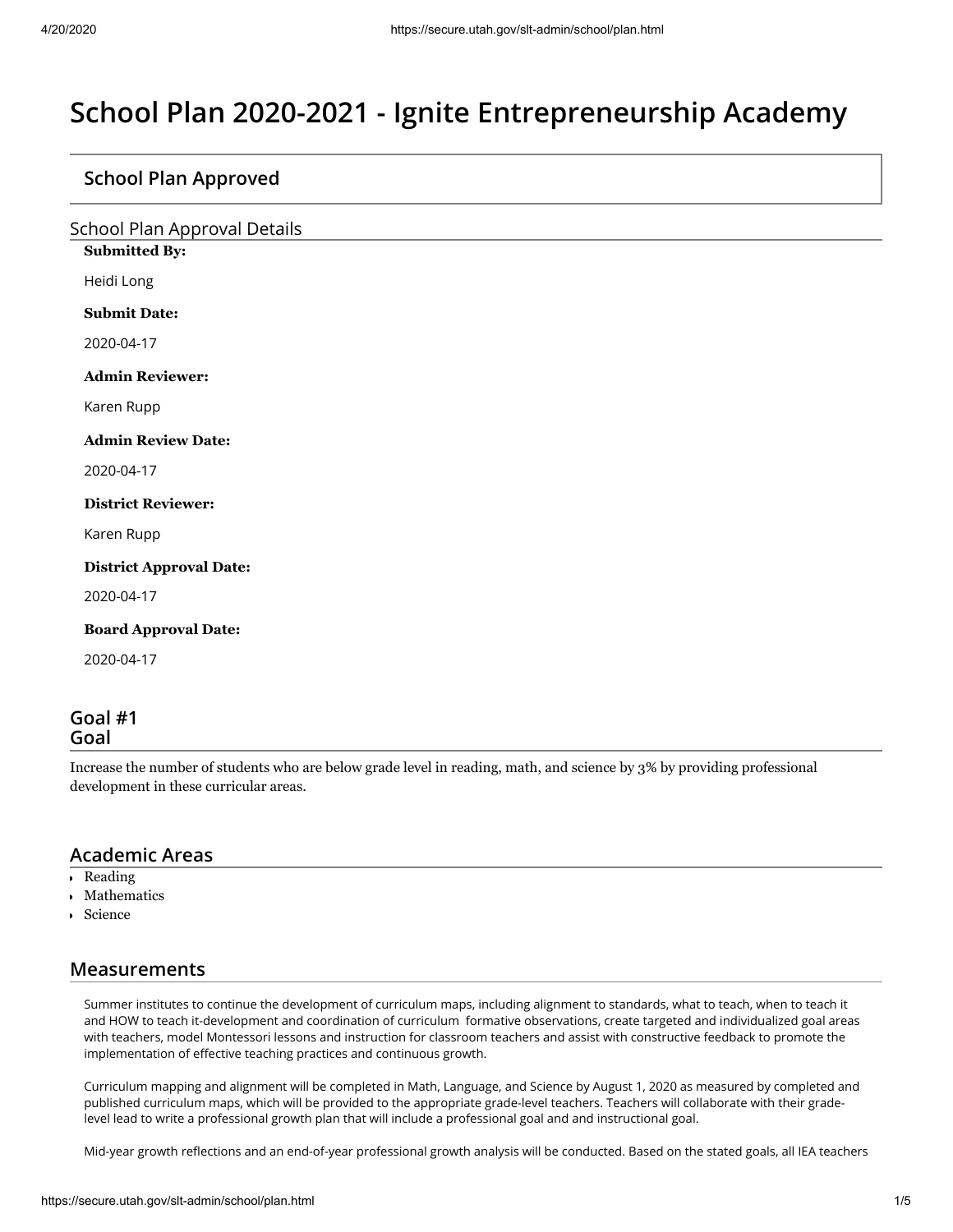will implement evidence-based practices that effectively meet the unique academic and behavioral needs of students, as evidenced by at least three informal observations and two formal evaluations by the end of the school year.

Goal attainment will be determined by the number of teachers who achieve a performance rating of effective or highly effective on their formal evaluations.

# **Action Plan Steps**

1. Identify quality Montessori-certification programs, continuing education programs, or professional development opportunities that align to our learning platforms and instructional elements and provide financial resources to teachers who participate in continuing education and professional development.

2. Monitor progress of registered teachers in participation and completion of required courses

3. Provide a minimum of 2 professional development opportunities with experts in the field of Montessori to instruct

teachers in highly effective classroom practices and routines.

4. Provide opportunities for teachers to visit other classrooms and schools with the same teaching methodology to gain access to resources and to observe effective teaching practices.

5. Provide substitute teachers in classrooms while teachers receive instructional coaching, participate in observations, or attend professional learning opportunities to increase their effectiveness.

6. Identify highly qualified grade level representatives to participate as curriculum leads for their respective teams. (Jr. High, UE, LE, EC) 7. Provide professional development to these leads for curriculum mapping and alignment to develop explicit best practices for curriculum design;

8. Provide time and resources for curricular leads and grade level teachers to create and publish curriculum maps and accompanying curriculum resource guides and materials.

#### **Expenditures**

| Category                                              | Description                                                                                                                                                                                                                                                                                                                                                                                                                              | Estimated<br>Cost |
|-------------------------------------------------------|------------------------------------------------------------------------------------------------------------------------------------------------------------------------------------------------------------------------------------------------------------------------------------------------------------------------------------------------------------------------------------------------------------------------------------------|-------------------|
| Salaries and<br>Employee<br>Benefits (100<br>and 200) | Highly Qualified teachers will represent their grade levels as curriculum leads in Math, Science, and Language Arts and participate in a<br>summer curriculum development and alignment institute. Expenditure will include compensation for time spend developing<br>curriculum and sustaining curriculum support through curriculum-focused team meetings and reflective cycles at a frequency of no<br>less than two times per month. | \$12,500          |
| Professional<br>and<br>Technical<br>Services<br>(300) | Parnterships with universities, professional organizations, and expert trainers to provide targeting training, education and professional<br>development for teachers.                                                                                                                                                                                                                                                                   | \$11,557          |
|                                                       | Total:                                                                                                                                                                                                                                                                                                                                                                                                                                   | \$24,057          |

#### **Goal #2 Goal**

Provide targeted, individualized and small-group reading instruction for students in grades K-8, who are reading at least 2 or more grade levels below their current grade, to increase student growth on Spring 2021 DIBELS composite score by 3% or higher.

#### **Academic Areas**

Reading

#### **Measurements**

Measurements of improved literacy performance of those students identified will be evidenced by:

- 1. Student performance on DIBELS assessment,
- 2. Student performance on NWEA assessment,
- 3. Qualitative data collected by literacy specialist in small group and individual lessons, and

4. Improved performance in classwork as measured by teacher progress reports and student proficiency measures on literacy standards.

# **Action Plan Steps**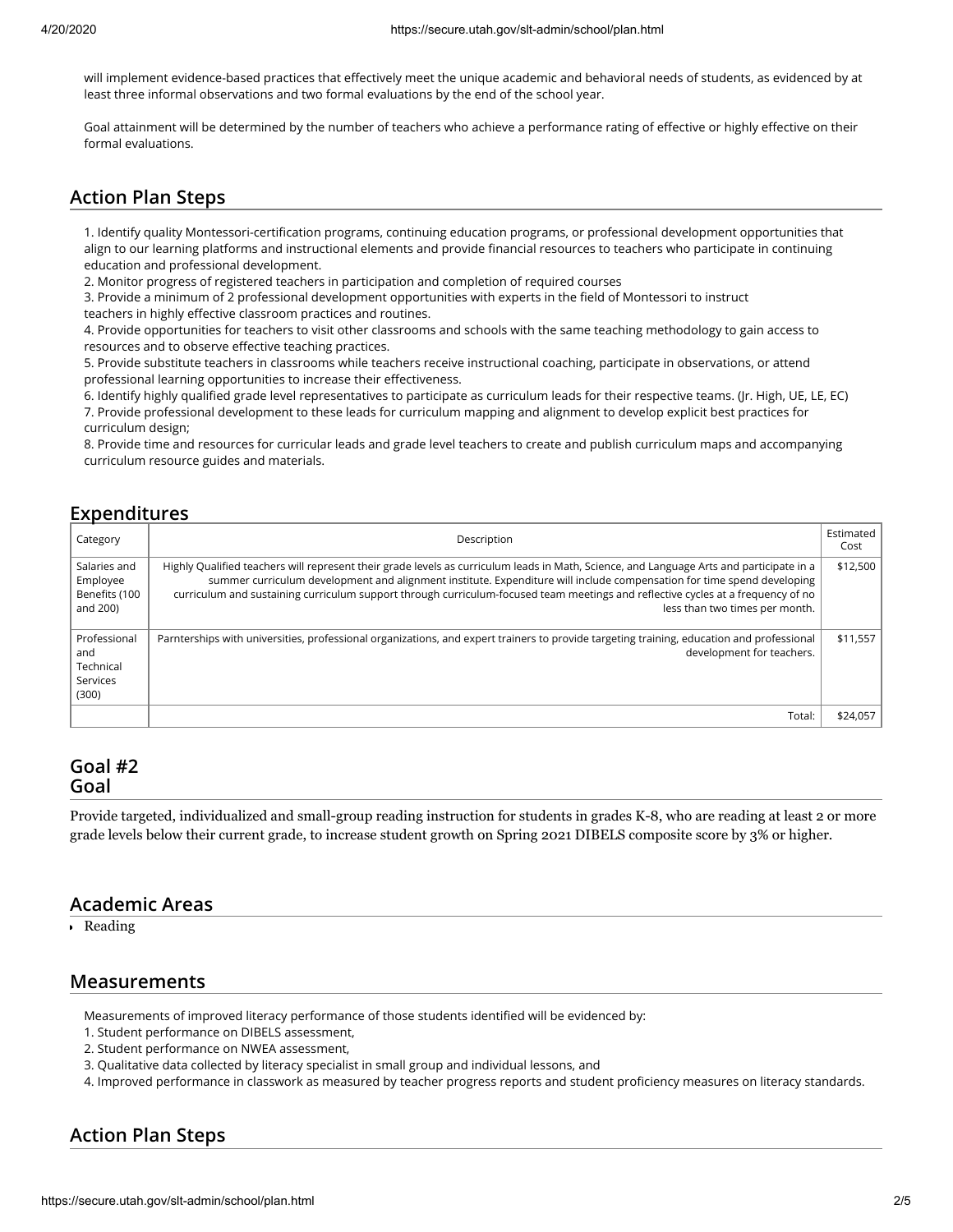- 1. Provide compensation to a highly qualified literacy specialist who will work with students who require literacy intervention.
- 2. Identify those students who need interventions through the use of assessment data (DIBELS/NWEA/CORE Reading).
- 3. Develop rotation of lessons needed and frequency of sessions for each student identified as needing literacy intervention.

4. Provide resources for parent and teacher use to provide classroom and at-home support for students needing additional work on literacy.

5. Provide resources and training classroom teachers and educational assistants, to promote and engage students in achieving literacy growth.

#### **Expenditures**

| Category                                        | Description                                                                                                          |          |
|-------------------------------------------------|----------------------------------------------------------------------------------------------------------------------|----------|
| Salaries and Employee Benefits (100 and<br>200) | Literacy Specialist (salary and benefits included)                                                                   | \$30,000 |
| General Supplies (610)                          | Materials/Supplies for classroom reading intervention practice (Literacy tool kits, curriculum support<br>materials) | \$2,000  |
|                                                 | Total:                                                                                                               | \$32,000 |

# **Goal #3**

**Goal**

Increase reading and math scores of students who are achieving below grade level proficiency by 3% by increasing the effective use of assessments to drive individualized instruction and interventions.

#### **Academic Areas**

- Reading  $\mathbf{r}$
- Mathematics
- Writing k.
- Technology  $\mathbf{r}$
- Science
- Fine Arts k.
- Social Studies

#### **Measurements**

Measurement 1: Identify how the assessments align with learning outcomes through the use of data collection and analysis to determine the following:

-Knowledge acquired -Skill development

- -Performance attainment
- -Positive behavioral outcome

Measurement#2: Collect and analyze specific data that is both collective (class data) and individualized to each that quantifies the level of student engagement and quality of self-directed learning and learner outcomes as measured by progress monitoring of daily work completion and proficiency and mastery of curriculum standards.

Measurement #3: Collect and analyze the number of behavioral referrals or appeals for corrective action as measured by observation logs and specific office behavioral referrals and corrective actions taken by teacher or administration.

# **Action Plan Steps**

-Provide professional development in partnership with National Center for Montessori Assessment in the Public Sector to develop appropriate assessments for increasing quality and effectiveness of instruction, classroom management, and the learning environment. -Create and implement indirect and direct assessments as well as formative and summative assessments.

-Evaluate whether or not the assessment aligns directly with a learning outcome.

-Make sure the measurement is sustainable and reasonable in terms of time and resources, both for the students and the teachers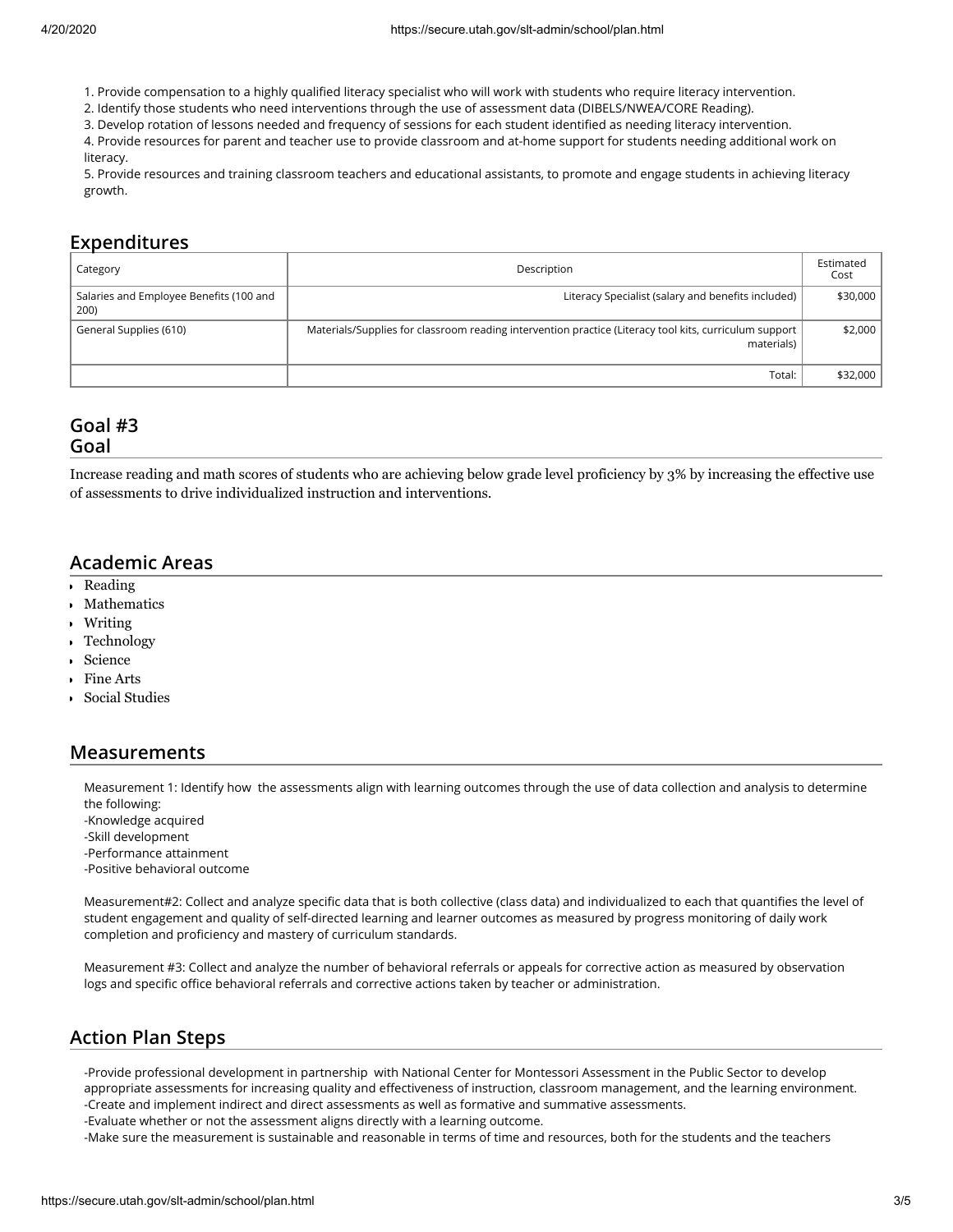through reflection and analysis.

-Use the results of the assessments to improve the the effectiveness of the student learning experience, including the academic, behavioral, and environmental factors.

-Revisit assessments as needed to revise content in terms of depth vs. breadth, realignment between goals and teaching methods, and employment of more appropriate assessment methods.

# **Behavioral Component**

| Category                                                  | Description                                                                                                                                                                                                                                                                                                                                                                                                                                                                                                                                                                  | Final<br>Explanation |
|-----------------------------------------------------------|------------------------------------------------------------------------------------------------------------------------------------------------------------------------------------------------------------------------------------------------------------------------------------------------------------------------------------------------------------------------------------------------------------------------------------------------------------------------------------------------------------------------------------------------------------------------------|----------------------|
| Behavioral/Character<br>Education/Leadership<br>Component | The development and design of assessments will feature a behavioral component, particular relating to how to prepare the<br>Montessori learning environment for inquiry-based learning, encouraging ownership for one's education, and maintaining<br>the positive care and keeping of the learning environment. Assessments will include individual student behavior<br>assessments as well as student engagement assessments. The desired outcome will involve increasing positive behavioral<br>intervention supports and a decrease in behavior issues in the classroom. |                      |

### **Expenditures**

| Category                                        | Description                                                                                                                                                                                                                                                                                                                                                            | Estimated<br>Cost |
|-------------------------------------------------|------------------------------------------------------------------------------------------------------------------------------------------------------------------------------------------------------------------------------------------------------------------------------------------------------------------------------------------------------------------------|-------------------|
| Professional<br>and Technical<br>Services (300) | Partnership with National Center for Montessori Assessment in the Public Sector will provide training and development, with<br>continued support for follow up and reflection in areas of effective instruction, learning environment, and classroom management.<br>(PD Link: https://www.public-montessori.org/continuing-education/#ProfessionalDevelopmentSessions) | \$12,000          |
|                                                 | Total:                                                                                                                                                                                                                                                                                                                                                                 | \$12.000          |

# **Summary of Estimated Expenditures**

| Category                                     | <b>Estimated Cost</b><br>(entered by the school) |  |
|----------------------------------------------|--------------------------------------------------|--|
| Salaries and Employee Benefits (100 and 200) | \$42,500                                         |  |
| Professional and Technical Services (300)    | \$23,557                                         |  |
| General Supplies (610)                       | \$2,000                                          |  |
| Total:                                       | \$68,057                                         |  |

### **Funding Estimates**

| Estimates                                                                           | Totals   |
|-------------------------------------------------------------------------------------|----------|
| Estimated Carry-over from the 2019-2020 Progress Report                             | \$0      |
| Estimated Distribution in 2020-2021                                                 | \$68,057 |
| Total ESTIMATED Available Funds for 2020-2021                                       | \$68,057 |
| Summary of Estimated Expenditures For 2020-2021                                     | \$68,057 |
| This number may not be a negative number<br>Total ESTIMATED Carry Over to 2021-2022 | \$0      |

*The Estimated Distribution is subject to change if student enrollment counts change.*

# **Funding Changes**

*There are times when the planned expenditures in the goals of a plan are provided by the district, a grant, or another unanticipated funding source leaving additional funds to implement the goals. If additional funds are available, how will the council spend the funds to implement the goals in this plan?*

The Council will use any additional funds to increase the opportunities for professional development as deemed necessary for increasing teacher qualifications and implementing the vision of the school and its learning program, including the elements of Montessori instruction, blended learning, and project based learning.

#### **Publicity**

Letters to policy makers and/or administrators of trust lands and trust funds.

School newsletter

- School website
- Other: Please explain.